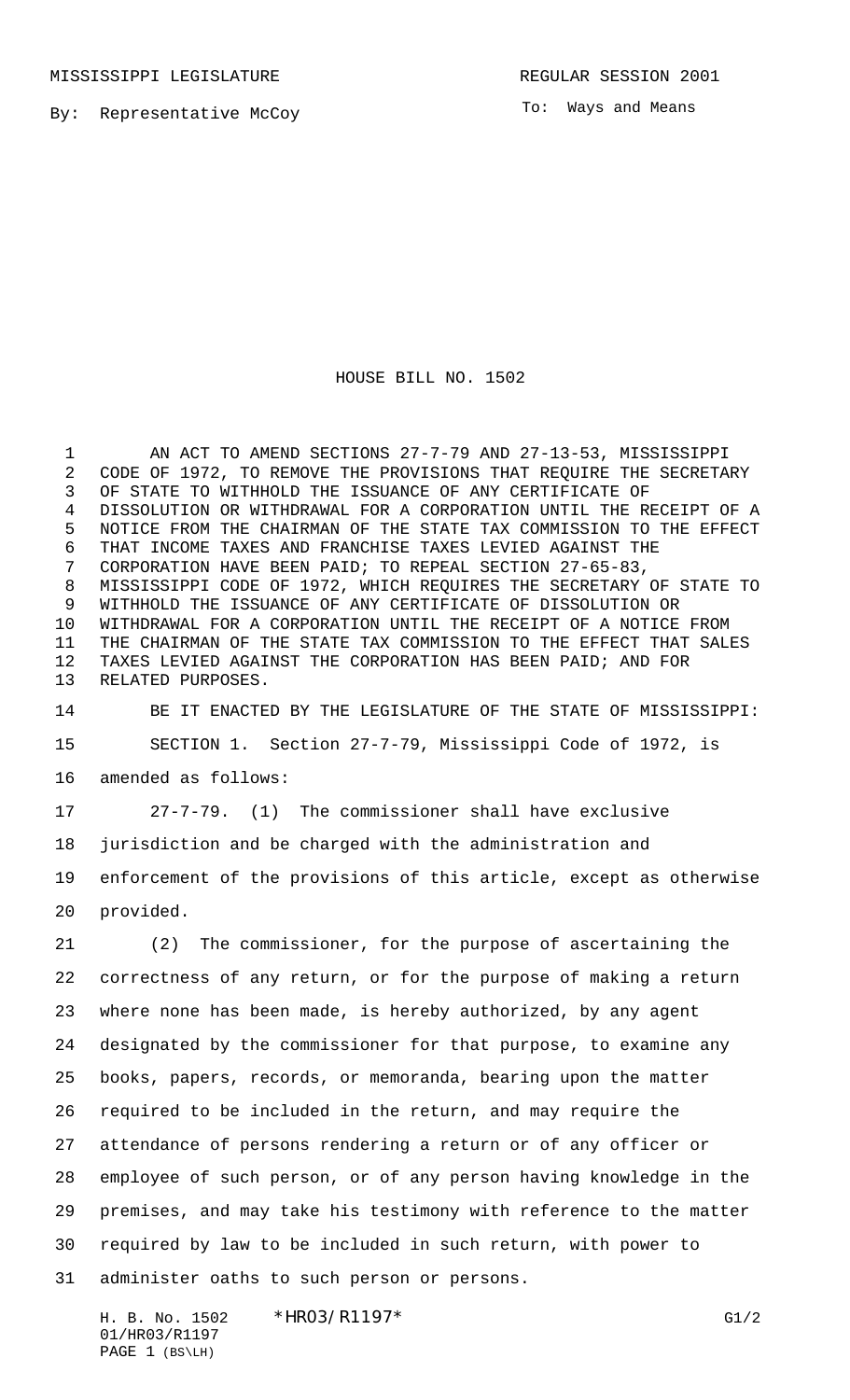(3) The commissioner is authorized to establish a board of review and to appoint certain qualified employees thereto. Said board of review shall, when established and appointments made thereto, have recognized status for the purpose of conducting hearings as required by the provisions of Section 27-7-71, Mississippi Code of 1972. The conclusions and order of such board shall require the approval of the commissioner before becoming final. In the case of an appeal to the State Tax Commission, a copy of the board's order shall be made available to all commissioners prior to the date of the hearing.

 (4) If any person summoned to appear under this article to testify, or produce books, papers, or other data, shall refuse to do so, the chancery court for the district in which such person resides shall have jurisdiction by appropriate process to compel such attendance, testimony, or production of books, papers or other data.

 (5) The commissioner, with the approval of the Governor, may appoint and remove such officers, agents, deputies, clerks and employees as he may deem necessary, such persons to have such duties and powers as the commissioner may, from time to time, prescribe. The salaries of all officers, agents, and employees employed by the commissioner shall be such as he may prescribe, with the approval of the Governor, not to exceed such amounts as may be appropriated by the Legislature, and the members of the commission and such officers, agents, and employees shall be allowed such reasonable and necessary traveling and other expenses as may be incurred in the performance of their duties, not to exceed the amount appropriated therefor by the Legislature.

H. B. No. 1502 \*HR03/R1197\* 01/HR03/R1197 PAGE 2 (BS\LH) (6) The commissioner shall designate certain special agents appointed hereunder and evidenced by a written certificate of appointment under the seal of said commission, of which judicial notice shall be taken by all courts of this state. Such agents, when in possession of a warrant issued under authority of this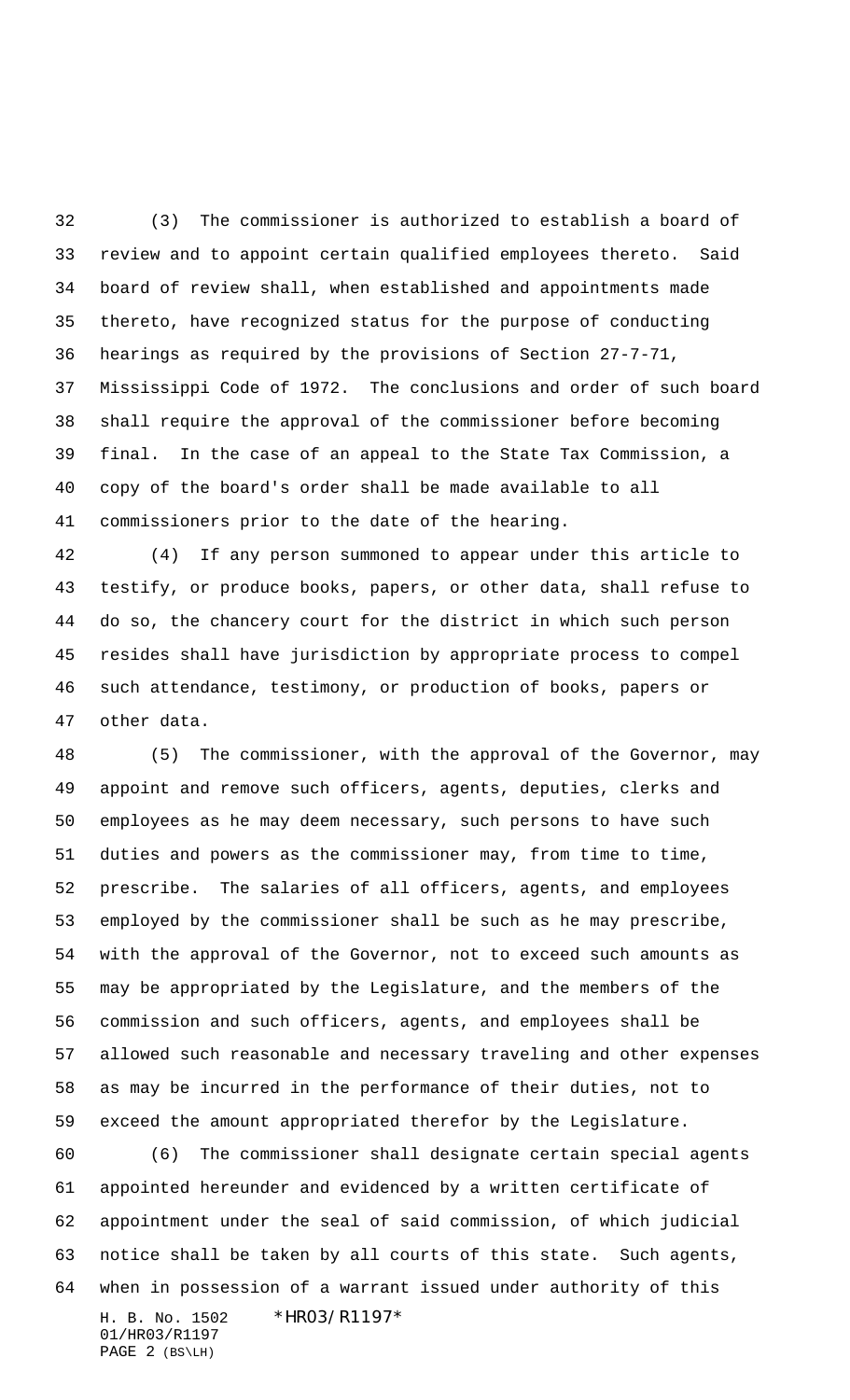article, shall have all the powers and duties of the sheriff in enforcing the provisions of the article relating to the warrant thus issued, and in making arrests of persons obstructing or seeking to obstruct the execution of such warrant, or in serving any writ, notice, or order connected with the enrolled judgment for which the warrant is issued by whatever officer or authority of court issued.

 **\* \* \***

 (7) The commissioner may require such of the officers, agents, and employees, as he may designate, to give bond for the faithful performance of their duties, in such form and with such securities as he may determine, and all premiums on such bonds shall be paid by the commissioner out of the moneys appropriated for the purposes of this article.

 (8) All officers empowered by law to administer oaths and the members of the commission, and such officers as it may designate, shall have power to administer an oath to any person or to take the acknowledgment of any person in respect to any return or report required by this article or the rules and regulations of the commissioner.

 (9) All agents of the commissioner shall have, for identification purposes, proper credentials signed by the chairman of the commission.

 (10) The commissioner shall prepare and publish annually statistics reasonably available with respect to the operation of this law, including classification of taxpayers and of the income, the amounts allowed as deductions, exemptions, and credits, and also a statement of the cost of administering this article, and any other facts deemed pertinent and valuable.

 SECTION 2. Section 27-13-53, Mississippi Code of 1972, is amended as follows:

27-13-53. **\* \* \***

H. B. No. 1502 \*HR03/R1197\* 01/HR03/R1197 PAGE 3 (BS\LH)